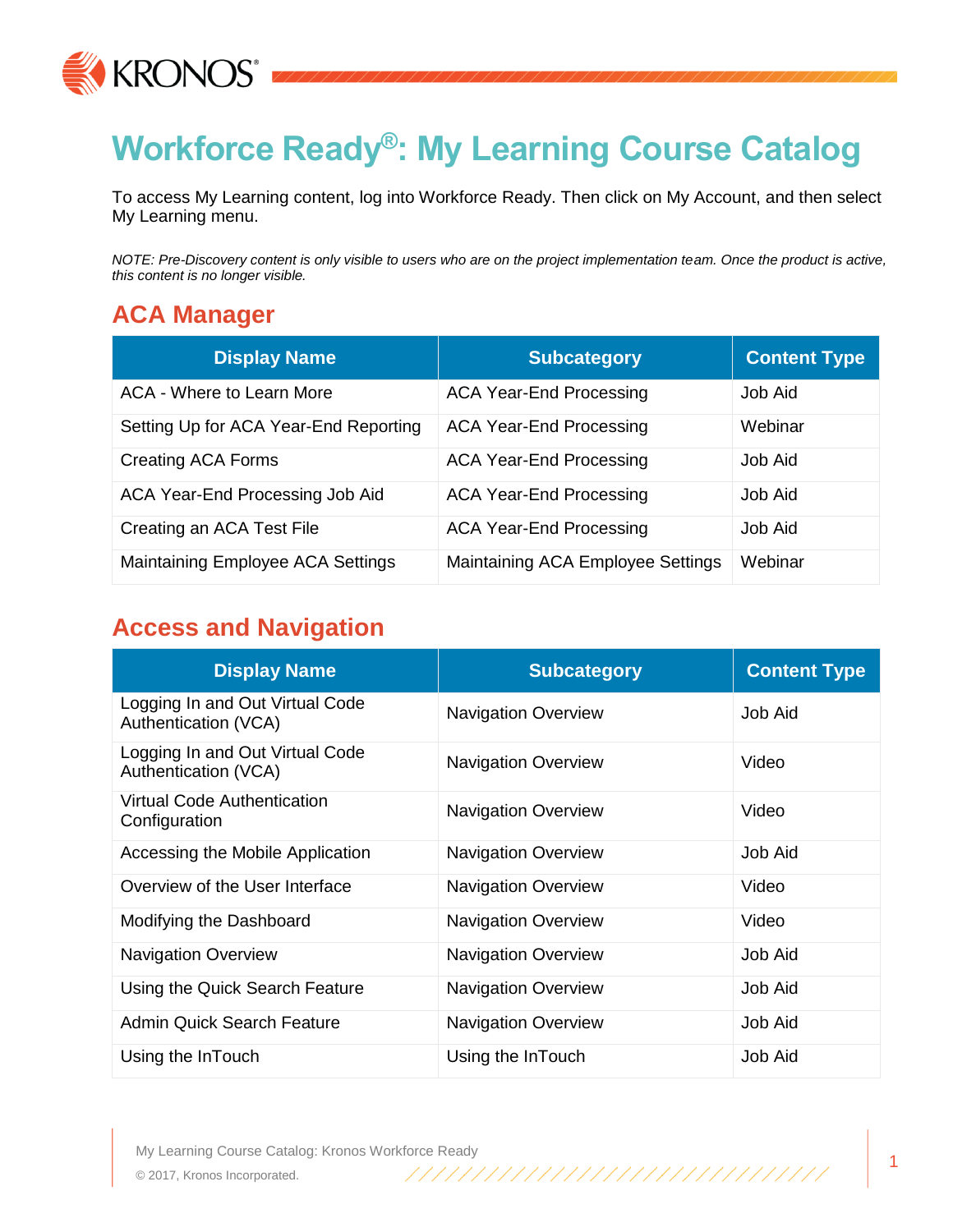| <b>Display Name</b>             | <b>Subcategory</b> | <b>Content Type</b> |
|---------------------------------|--------------------|---------------------|
| Using the InTouch with Touch ID | Using the InTouch  | Job Aid             |

#### **Attestation**

| <b>Display Name</b>                                        | <b>Subcategory</b> | <b>Content Type</b> |
|------------------------------------------------------------|--------------------|---------------------|
| Responding to Meal/Work Time/Injury<br>Prompts - Web Punch | Attestation        | Job Aid             |
| Responding to Meal/Work Time/Injury<br>Prompts - InTouch   | Attestation        | Job Aid             |
| <b>Accessing Attestation Reports</b>                       | Attestation        | Job Aid             |

### **Manage Payroll**

| <b>Display Name</b>                              | <b>Subcategory</b>              | <b>Content Type</b> |
|--------------------------------------------------|---------------------------------|---------------------|
| <b>Syncing Time from Timesheets</b>              | <b>Processing Payroll</b>       | Video               |
| Reviewing Alerts and Resolving Payroll<br>Errors | <b>Processing Payroll</b>       | Video               |
| Adding and Editing Pay Statements                | <b>Processing Payroll</b>       | Video               |
| Creating an ACH File                             | <b>Processing Payroll</b>       | Video               |
| Importing Time from an External Source           | <b>Processing Payroll</b>       | Video               |
| Initiating Payroll                               | <b>Processing Payroll</b>       | Video               |
| Adding and Editing Batches                       | <b>Processing Payroll</b>       | Video               |
| <b>Year-End Processing Course</b>                | Quarter and Year-End Processing | Self-Paced          |

## **Company Settings**

| <b>Display Name</b>                     | <b>Subcategory</b>           | <b>Content Type</b> |
|-----------------------------------------|------------------------------|---------------------|
| <b>Managing Company Tax Codes</b>       | <b>Administering Payroll</b> | Video               |
| <b>Managing Payroll Data Exports</b>    | <b>Administering Payroll</b> | Video               |
| <b>Managing Company Deduction Codes</b> | <b>Administering Payroll</b> | Video               |
| Managing Company Earning Codes          | <b>Administering Payroll</b> | Video               |

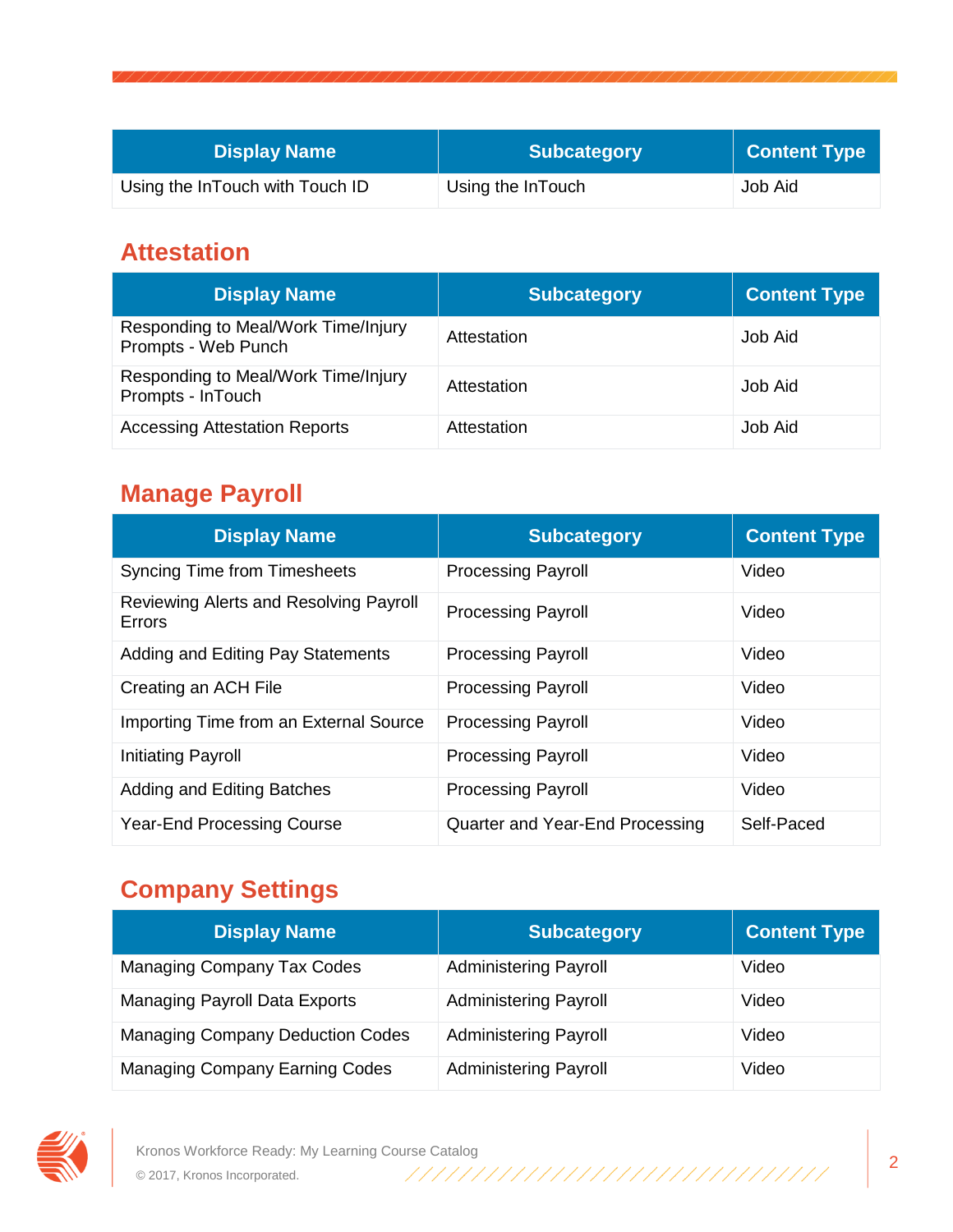| <b>Display Name</b>                                            | <b>Subcategory</b>                           | <b>Content Type</b> |
|----------------------------------------------------------------|----------------------------------------------|---------------------|
| <b>Managing Pay Statement Types</b>                            | <b>Administering Payroll</b>                 | Video               |
| <b>Managing Company Vendors</b>                                | <b>Administering Payroll</b>                 | Video               |
| Managing Bank Account Data                                     | <b>Administering Payroll</b>                 | Video               |
| <b>Creating Company Announcements</b>                          | Maintaining Announcements and<br>Events      | Video               |
| <b>Creating Company Events</b>                                 | Maintaining Announcements and<br>Events      | Video               |
| <b>Managing Benefit Profiles</b>                               | <b>Managing Company</b><br>Profiles/Policies | Video               |
| <b>Managing Benefit Types</b>                                  | <b>Managing Company</b><br>Profiles/Policies | Video               |
| Setting Up Labor Distribution Profiles                         | <b>Managing Company</b><br>Profiles/Policies | Video               |
| Creating Default Dashboards by<br><b>Security Profiles</b>     | <b>Managing Company</b><br>Profiles/Policies | Video               |
| <b>Creating and Maintaining Daily Work</b><br><b>Schedules</b> | <b>Managing Company</b><br>Profiles/Policies | Video               |
| Creating and Maintaining Work<br><b>Schedules</b>              | <b>Managing Company</b><br>Profiles/Policies | Video               |
| <b>Managing Company Benefit Plans</b>                          | <b>Managing Company</b><br>Profiles/Policies | Video               |
| <b>Start Widget Configuration</b>                              | <b>Managing Company</b><br>Profiles/Policies | Video               |
| Managing Company Retirement Plan<br><b>Profiles</b>            | <b>Managing Company</b><br>Profiles/Policies | Video               |
| Open Enrollment                                                | <b>Managing Company</b><br>Profiles/Policies | Video               |
| Adding Managers to Account Groups                              | <b>Managing Groups</b>                       | Video               |
| <b>Managing Competencies</b>                                   | <b>Managing Performance Reviews</b>          | Video               |
| <b>Managing Core Values</b>                                    | <b>Managing Performance Reviews</b>          | Video               |
| <b>Managing Goals</b>                                          | <b>Managing Performance Reviews</b>          | Video               |
| <b>Managing Performance Reasons</b>                            | <b>Managing Performance Reviews</b>          | Video               |
| <b>Creating Compensation Cycles</b>                            | <b>Managing Compensation</b><br>Management   | Video               |

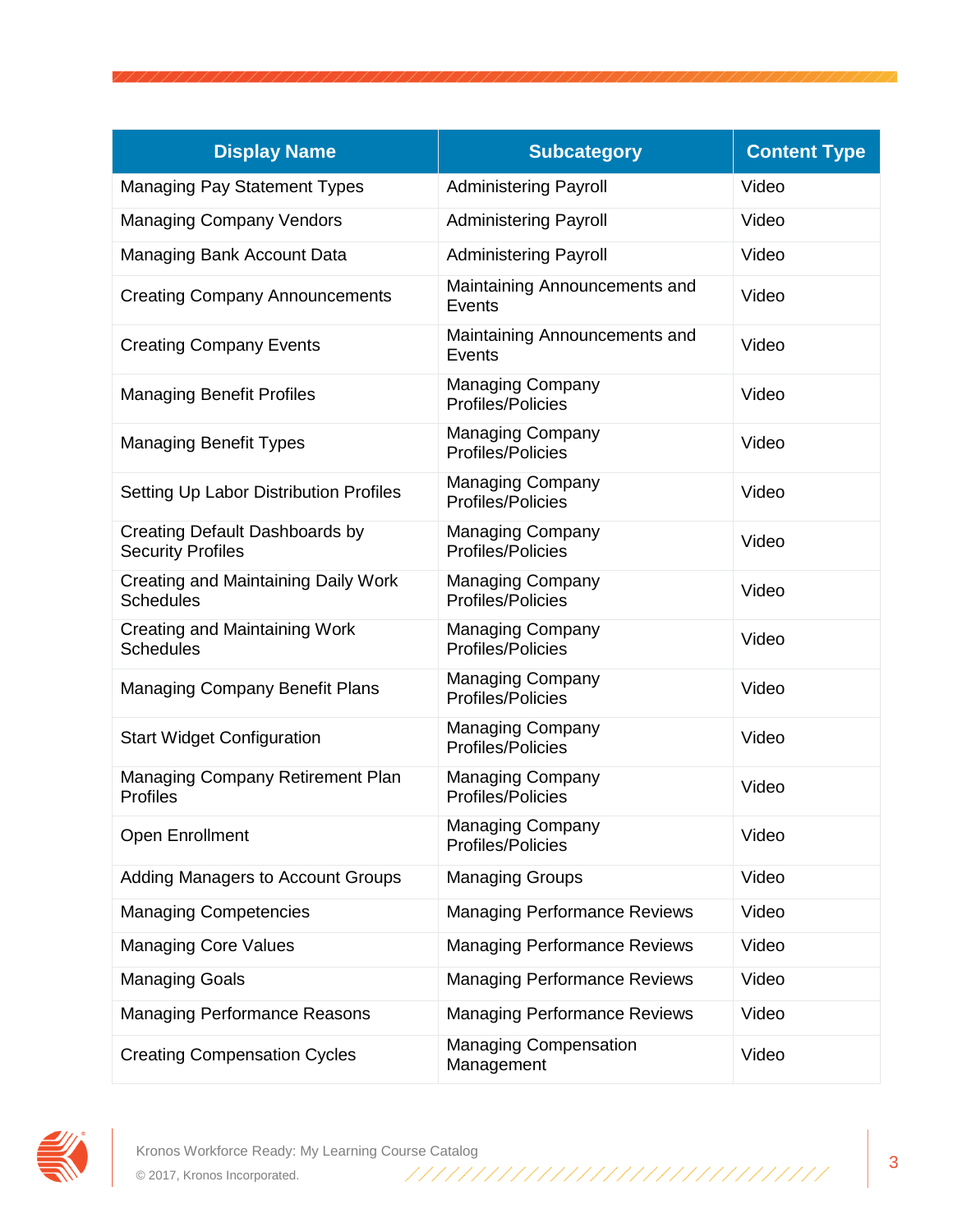## **My Reports**

| <b>Display Name</b>                                    | <b>Subcategory</b>         | <b>Content Type</b> |
|--------------------------------------------------------|----------------------------|---------------------|
| <b>Emailing Saved Reports</b>                          | Managing My Reports        | Video               |
| <b>Using Custom Columns</b>                            | Managing My Reports        | Video               |
| <b>Using Reporting Screens</b>                         | <b>Managing My Reports</b> | Video               |
| Selecting Columns and Using Column<br><b>Functions</b> | <b>Managing My Reports</b> | Video               |
| <b>Saving Report Settings</b>                          | Managing My Reports        | Video               |
| <b>Sharing Saved Report Settings</b>                   | <b>Managing My Reports</b> | Video               |
| <b>Exporting Reports</b>                               | <b>Managing My Reports</b> | Video               |
| Applying Custom Settings to Reports                    | Managing My Reports        | Video               |
| <b>Using Column Filtering</b>                          | <b>Managing My Reports</b> | Job Aid             |
| Running a Report                                       | <b>Running Reports</b>     | Job Aid             |
| Creating a Saved Report                                | <b>Running Reports</b>     | Job Aid             |
| <b>Accessing My Saved Reports</b>                      | <b>Running Reports</b>     | Job Aid             |
| <b>Viewing Audit Trails</b>                            | <b>Running Reports</b>     | Video               |

# **Our Company**

| <b>Display Name</b>                          | <b>Subcategory</b>                  | <b>Content Type</b> |
|----------------------------------------------|-------------------------------------|---------------------|
| Uploading Documents to the Documents<br>Area | <b>Managing Documents</b>           | Video               |
| <b>Viewing Announcements</b>                 | Viewing Announcements and<br>Events | Job Aid             |
| <b>Viewing Events</b>                        | Viewing Announcements and<br>Events | Job Aid             |
| Viewing the Organization Chart               | Viewing Announcements and<br>Events | <b>Job Aid</b>      |

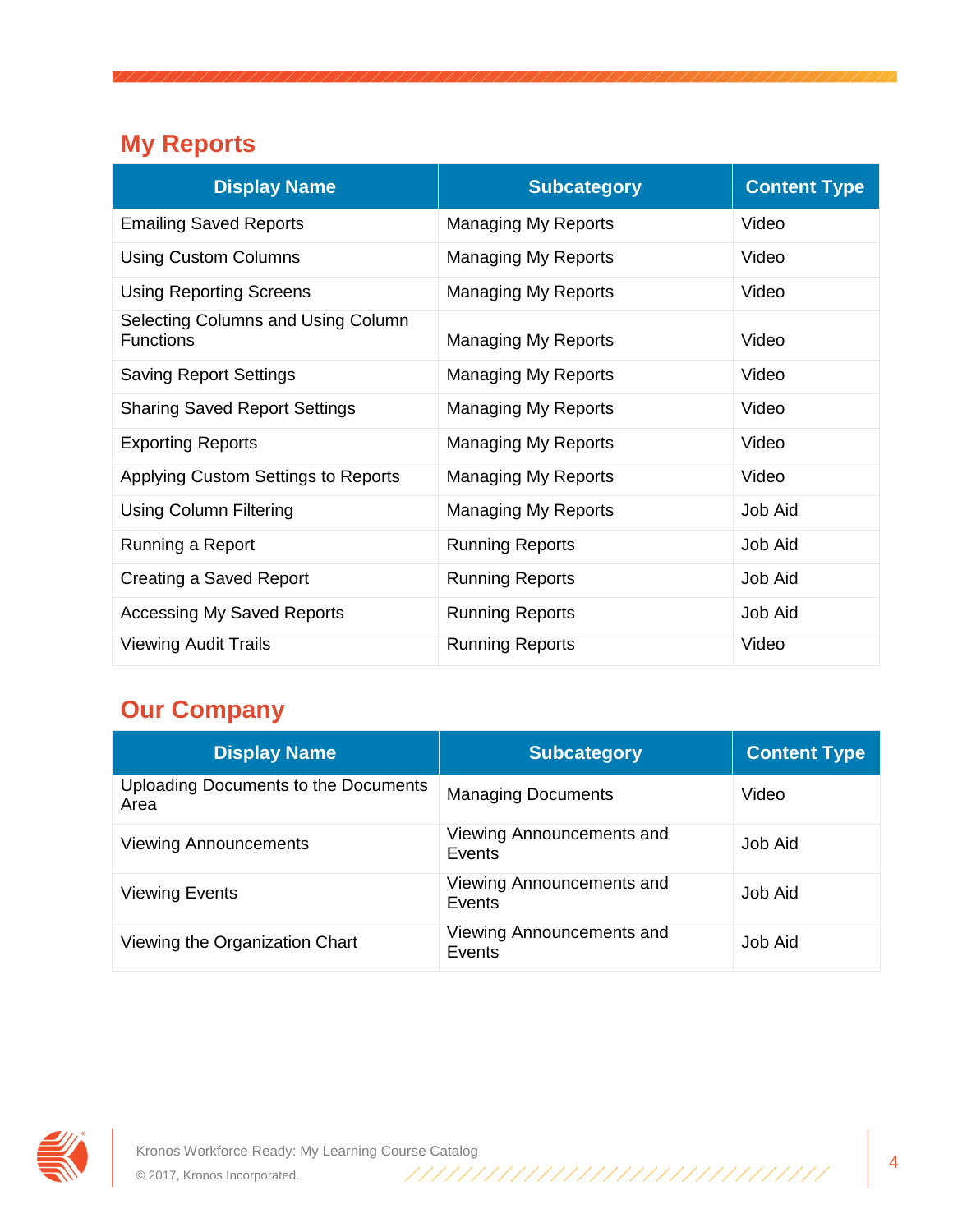## **My Account**

| <b>Display Name</b>                               | <b>Subcategory</b>                                           | <b>Content Type</b> |
|---------------------------------------------------|--------------------------------------------------------------|---------------------|
| <b>Managing My Delegations</b>                    | <b>Common Tasks for Department</b><br>Managers               | <b>Job Aid</b>      |
| Requesting Leave of Absence                       | Managing My Leave Requests                                   | Job Aid             |
| <b>Modifying Approved Time-Off Requests</b>       | Managing My Time-Off Requests                                | Job Aid             |
| <b>Modifying Pending Time-Off Requests</b>        | Managing My Time-Off Requests                                | Job Aid             |
| <b>Requesting Time Off</b>                        | Managing My Time-Off Requests                                | Job Aid             |
| Viewing My Time-Off Calendar                      | Managing My Time-Off Requests                                | Job Aid             |
| Viewing My Time-Off Request History               | Managing My Time-Off Requests                                | Job Aid             |
| <b>Viewing My Accruals History</b>                | Managing My Time-Off Requests                                | Job Aid             |
| Canceling My Time-Off Request                     | Managing My Time-Off Requests                                | Job Aid             |
| <b>Viewing My Benefit Statements</b>              | Viewing and Modifying My Benefits                            | Job Aid             |
| <b>Reviewing and Selecting Benefits</b>           | Viewing and Modifying My Benefits                            | Job Aid             |
| Viewing and Updating My Direct<br><b>Deposits</b> | Viewing and Modifying My Direct<br><b>Deposits</b>           | <b>Job Aid</b>      |
| Viewing My 19                                     | Viewing My Forms                                             | Job Aid             |
| Viewing W-2s                                      | <b>Viewing My Forms</b>                                      | Job Aid             |
| Viewing 1099s                                     | Viewing My Forms                                             | Job Aid             |
| Viewing My Pay Statements                         | <b>Viewing My Pay Statements</b>                             | Job Aid             |
| Viewing My Performance Reviews                    | <b>Viewing My Performance Reviews</b>                        | Job Aid             |
| <b>Viewing My Profile</b>                         | <b>Viewing My Profile</b>                                    | Job Aid             |
| Viewing My Tax Information                        | Viewing My Tax Information                                   | Job Aid             |
| Viewing My Training and Certifications<br>Data    | Viewing My Training and<br><b>Certifications Information</b> | Job Aid             |
| Viewing My Schedule                               | Working with My Schedule                                     | Job Aid             |
| <b>Accessing My Timesheet</b>                     | Working with My Timesheet                                    | <b>Job Aid</b>      |
| Clocking In and Out                               | Working with My Timesheet                                    | <b>Job Aid</b>      |
| <b>Making Timesheet Change Requests</b>           | Working with My Timesheet                                    | Job Aid             |

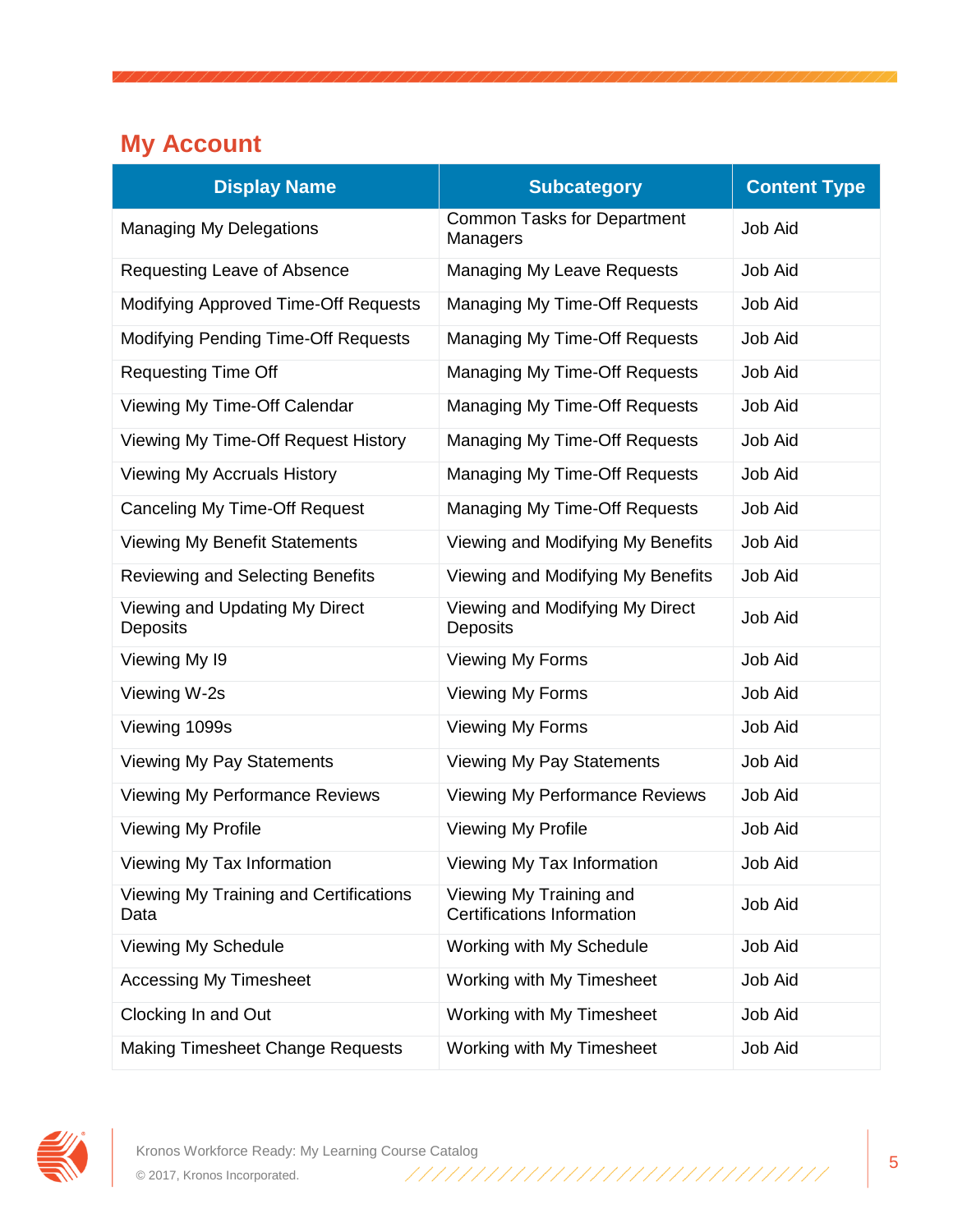| <b>Display Name</b>                               | <b>Subcategory</b>                 | <b>Content Type</b> |
|---------------------------------------------------|------------------------------------|---------------------|
| <b>Viewing My Historical Timesheets</b>           | Working with My Timesheet          | Job Aid             |
| Requesting a Shift Change                         | <b>Requesting Schedule Changes</b> | Job Aid             |
| Requesting a Co-worker Cover Your<br><b>Shift</b> | <b>Requesting Schedule Changes</b> | Job Aid             |
| Requesting to Fill an Open Shift                  | <b>Requesting Schedule Changes</b> | Job Aid             |
| Approving a Co-worker's Shift Change<br>Request   | <b>Requesting Schedule Changes</b> | Job Aid             |

### **Manage Time**

| <b>Display Name</b>                                                                    | <b>Subcategory</b>                                      | <b>Content Type</b> |
|----------------------------------------------------------------------------------------|---------------------------------------------------------|---------------------|
| Navigating TLM and Working with<br>Counters                                            | Time & Labor Management<br><b>Administration Course</b> | Self-Paced          |
| Working with Timesheets, Timesheet<br>Change Requests, and Time-Off<br><b>Requests</b> | Time & Labor Management<br><b>Administration Course</b> | Self-Paced          |
| <b>Adjusting Exceptions and Entering Extra</b><br>Pay                                  | Time & Labor Management<br><b>Administration Course</b> | Self-Paced          |
| Scheduling, Cost Centers, Delegations,<br>Groups, Reports, and Imports                 | Time & Labor Management<br><b>Administration Course</b> | Self-Paced          |
| Utilizing the Time Prep Checklist                                                      | Time & Labor Management<br><b>Administration Course</b> | Self-Paced          |
| <b>Time Management</b>                                                                 | Time & Labor Management Other<br>Lessons                | Self-Paced          |
| <b>TLM Payroll Processing</b>                                                          | Time and Labor Management Other<br>Lessons              | Self-Paced          |
| <b>Common Tasks for Department</b><br>Managers                                         | <b>Common Tasks for Department</b><br>Managers          | <b>Job Aid</b>      |
| Adding a Daily Schedule to an<br><b>Employee's Schedule</b>                            | Managing Schedules for My<br><b>Employees</b>           | Video               |
| <b>Mass Editing Schedules for Multiple</b><br><b>Employees</b>                         | Managing Schedules for My<br><b>Employees</b>           | Video               |
| Creating on The Fly Schedules That<br><b>Cross Midnight</b>                            | Managing Schedules for My<br><b>Employees</b>           | <b>Job Aid</b>      |

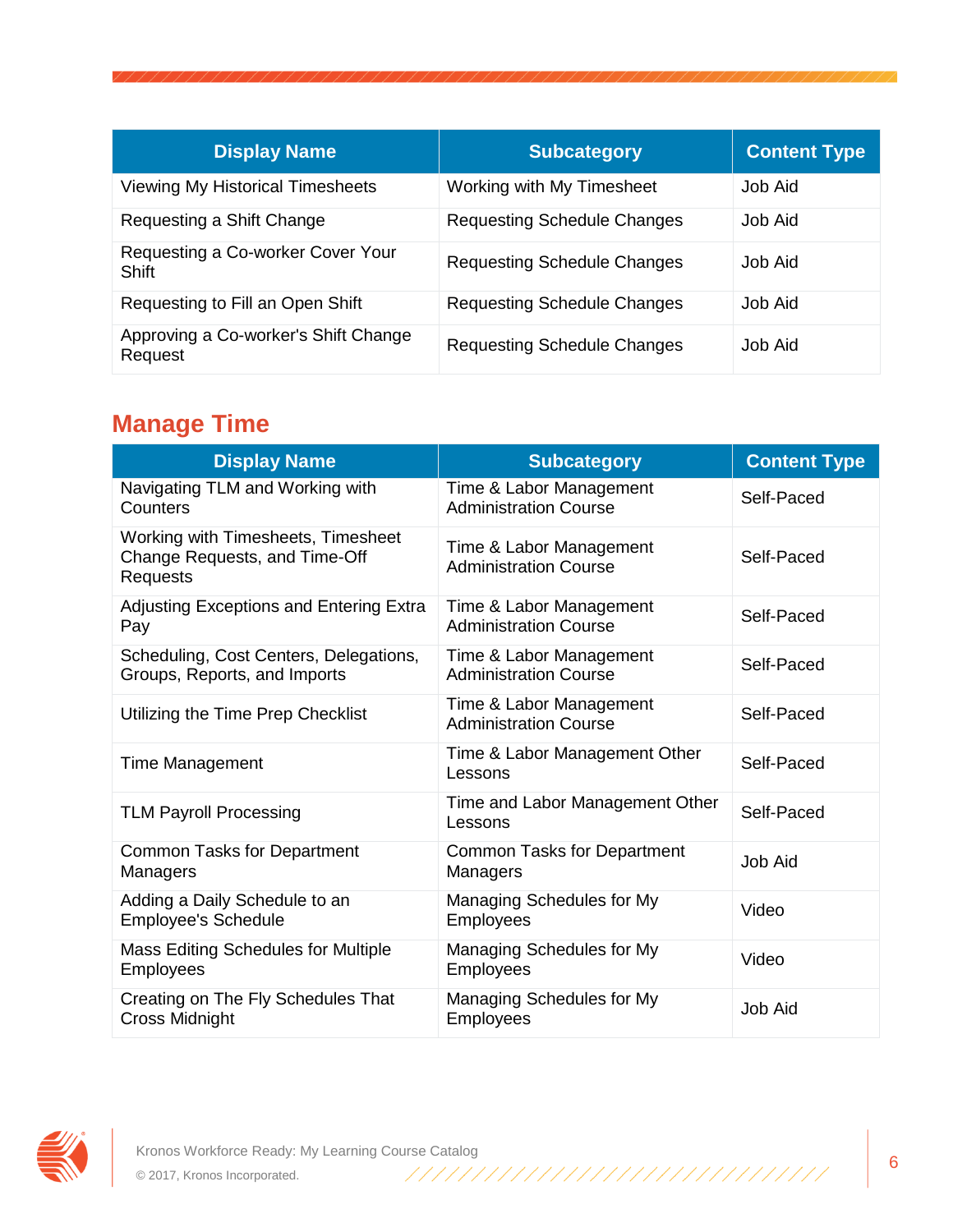| <b>Display Name</b>                                                                                          | <b>Subcategory</b>                            | <b>Content Type</b> |
|--------------------------------------------------------------------------------------------------------------|-----------------------------------------------|---------------------|
| <b>Creating Multiple Schedule Shifts Per</b><br>Day Per Employee and Creating On The<br><b>Fly Schedules</b> | Managing Schedules for My<br><b>Employees</b> | Job Aid             |
| Mass Editing Time Entries in<br><b>Timesheets</b>                                                            | Managing Time for My Employees                | Video               |
| <b>Mass Editing Extra-Pay Entries</b>                                                                        | Managing Time for My Employees                | Video               |
| Canceling a Lunch in an Employee's<br>Timesheet                                                              | Managing Time for My Employees                | Video               |
| <b>Managing Exceptions</b>                                                                                   | Managing Time for My Employees                | Video               |
| <b>Viewing Employee Timesheets</b>                                                                           | Managing Time for My Employees                | Video               |
| <b>Viewing Calc Detail</b>                                                                                   | Managing Time for My Employees                | Video               |
| Viewing Summary by Day                                                                                       | Managing Time for My Employees                | Video               |
| <b>Entering Extra Pay</b>                                                                                    | Managing Time for My Employees                | Video               |
| <b>Entering Transfers</b>                                                                                    | Managing Time for My Employees                | Video               |
| <b>Entering Adjustments</b>                                                                                  | Managing Time for My Employees                | Video               |
| <b>Approving Timesheets</b>                                                                                  | Managing Time for My Employees                | Video               |
| Entering Time Off into a Timesheet                                                                           | Managing Time for My Employees                | Video               |
| Requesting Time Off for an Employee                                                                          | Managing Time for My Employees                | Video               |
| <b>Managing Time-Off Requests</b>                                                                            | Managing Time for My Employees                | Video               |
| Approving Timesheets with To-Do Items                                                                        | Managing Time for My Employees                | Video               |
| <b>Editing Employee Timesheets</b>                                                                           | Managing Time for My Employees                | Video               |
| <b>Printing Timesheets</b>                                                                                   | Managing Time for My Employees                | Video               |
| Approving Timesheet Change Requests<br>with To-Do Items                                                      | Managing Time for My Employees                | Video               |
| Managing Time-Off Requests with<br><b>Workflows</b>                                                          | Managing Time for My Employees                | Video               |
| Processing and Exporting Payroll Data                                                                        | <b>Processing Payroll</b>                     | Video               |

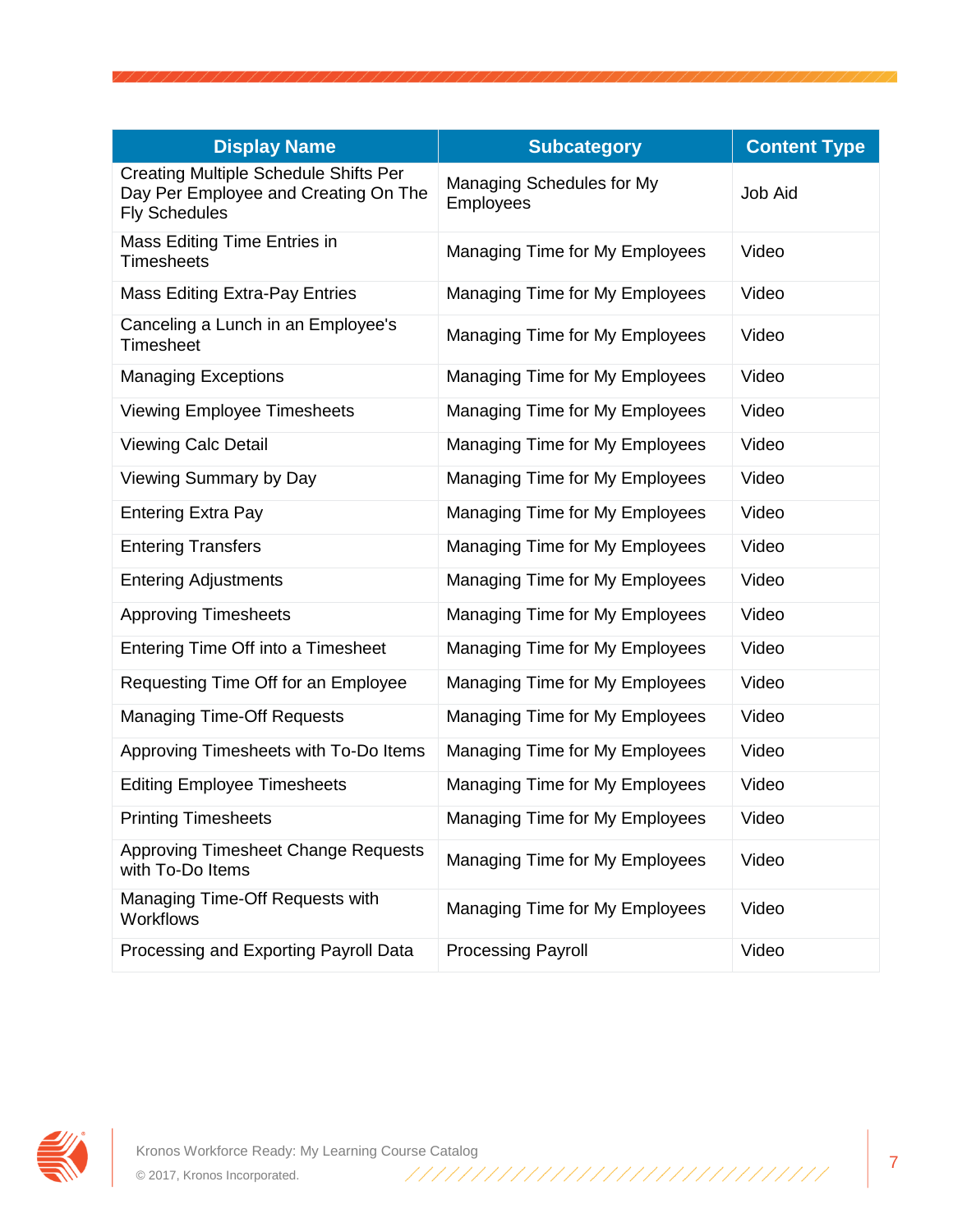# **My Employees**

| <b>Display Name</b>                                            | <b>Subcategory</b>                             | <b>Content Type</b> |
|----------------------------------------------------------------|------------------------------------------------|---------------------|
| Common HR Tasks for Department<br>Managers                     | Common HR Tasks for Department<br>Managers     | <b>Job Aid</b>      |
| <b>Common Tasks for Department</b><br>Managers                 | <b>Common Tasks for Department</b><br>Managers | <b>Job Aid</b>      |
| <b>Read Me First</b>                                           | Enrolling Employees at the InTouch<br>Terminal | Job Aid             |
| <b>InTouch Enrollment Biometric Tutorial</b>                   | Enrolling Employees at the InTouch<br>Terminal | Video               |
| Enrolling Employees at the InTouch<br>Terminal                 | Enrolling Employees at the InTouch<br>Terminal | <b>Job Aid</b>      |
| Maintaining Employee Benefit Plans                             | Maintaining Employee HR Data                   | Video               |
| Viewing and Modifying Checklists                               | Maintaining Employee HR Data                   | Video               |
| Viewing and Modifying Documents                                | Maintaining Employee HR Data                   | Video               |
| Viewing and Modifying Trainings and<br>Certifications          | Maintaining Employee HR Data                   | Video               |
| <b>Maintaining Dependents</b>                                  | Maintaining Employee HR Data                   | Webinar             |
| <b>Maintaining Inventory Profiles</b>                          | Maintaining Employee HR Data                   | Video               |
| Maintaining Employee Disability Data                           | Maintaining Employee HR Data                   | Video               |
| Maintaining Employee Education Data                            | Maintaining Employee HR Data                   | Video               |
| Maintaining Employee Incident Data                             | Maintaining Employee HR Data                   | Video               |
| Maintaining Employee Vehicle Data                              | Maintaining Employee HR Data                   | Video               |
| <b>Maintaining Credentials for Employees</b>                   | Maintaining Employee HR Data                   | Video               |
| <b>Managing Employee Workflow</b><br>Delegations               | Maintaining Employee Information               | Video               |
| Adding and Modifying Base<br><b>Compensation for Employees</b> | Maintaining Employee Information               | Video               |
| <b>Terminating Employees</b>                                   | Maintaining Employee Information               | Video               |
| <b>Rehiring Employees</b>                                      | Maintaining Employee Information               | Video               |
| <b>Creating Cost-Center Limit Lists</b>                        | Maintaining Employee Information               | Video               |
| <b>Hiring Employees</b>                                        | Maintaining Employee Information               | Video               |

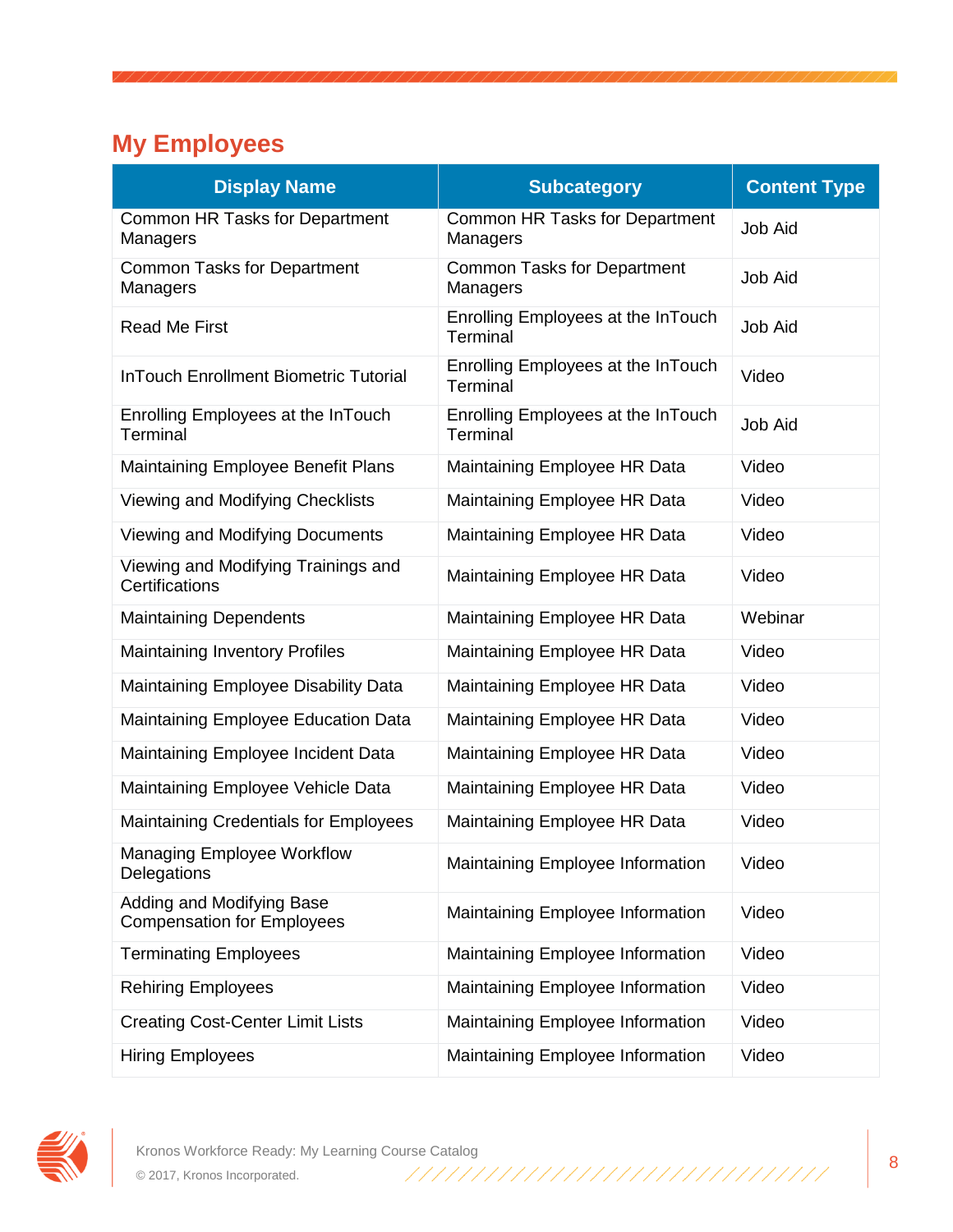| <b>Display Name</b>                              | <b>Subcategory</b>                           | <b>Content Type</b> |
|--------------------------------------------------|----------------------------------------------|---------------------|
| <b>Mass Editing Employee Information</b>         | Maintaining Employee Information             | Video               |
| <b>Deleting Employees</b>                        | Maintaining Employee Information             | Video               |
| Maintaining Employee Direct-Deposit<br>Records   | Maintaining Employee Payroll Data            | Video               |
| <b>Maintaining Employee Taxes</b>                | Maintaining Employee Payroll Data            | Video               |
| Maintaining Employee Scheduled<br>Deductions     | Maintaining Employee Payroll Data            | Video               |
| <b>Maintaining Employee Earnings</b>             | Maintaining Employee Payroll Data            | Video               |
| Maintaining Employee Tax Jurisdictions           | Maintaining Employee Payroll Data            | Video               |
| Setting Up Wage Garnishment<br><b>Deductions</b> | Maintaining Employee Payroll Data            | <b>Job Aid</b>      |
| Changing an Employee's Password                  | Manage Employee Passwords                    | Video               |
| Resetting an Employee's Password                 | Manage Employee Passwords                    | Video               |
| <b>Accessing Employee Information</b>            | Managing My Employees Common<br><b>Tasks</b> | Video               |
| <b>Modifying Schedule Preferences</b>            | Managing My Employees Common<br><b>Tasks</b> | Video               |
| <b>Viewing Accrual Balances</b>                  | Managing My Employees Common<br><b>Tasks</b> | Video               |
| <b>Viewing Employee Forms</b>                    | Managing My Employees Common<br><b>Tasks</b> | Video               |
| <b>Viewing Accrual History</b>                   | Managing My Employees Common<br><b>Tasks</b> | Video               |
| Adding Work/Pattern Schedules to<br>Employees    | Managing Schedules for My<br>Employees       | Video               |

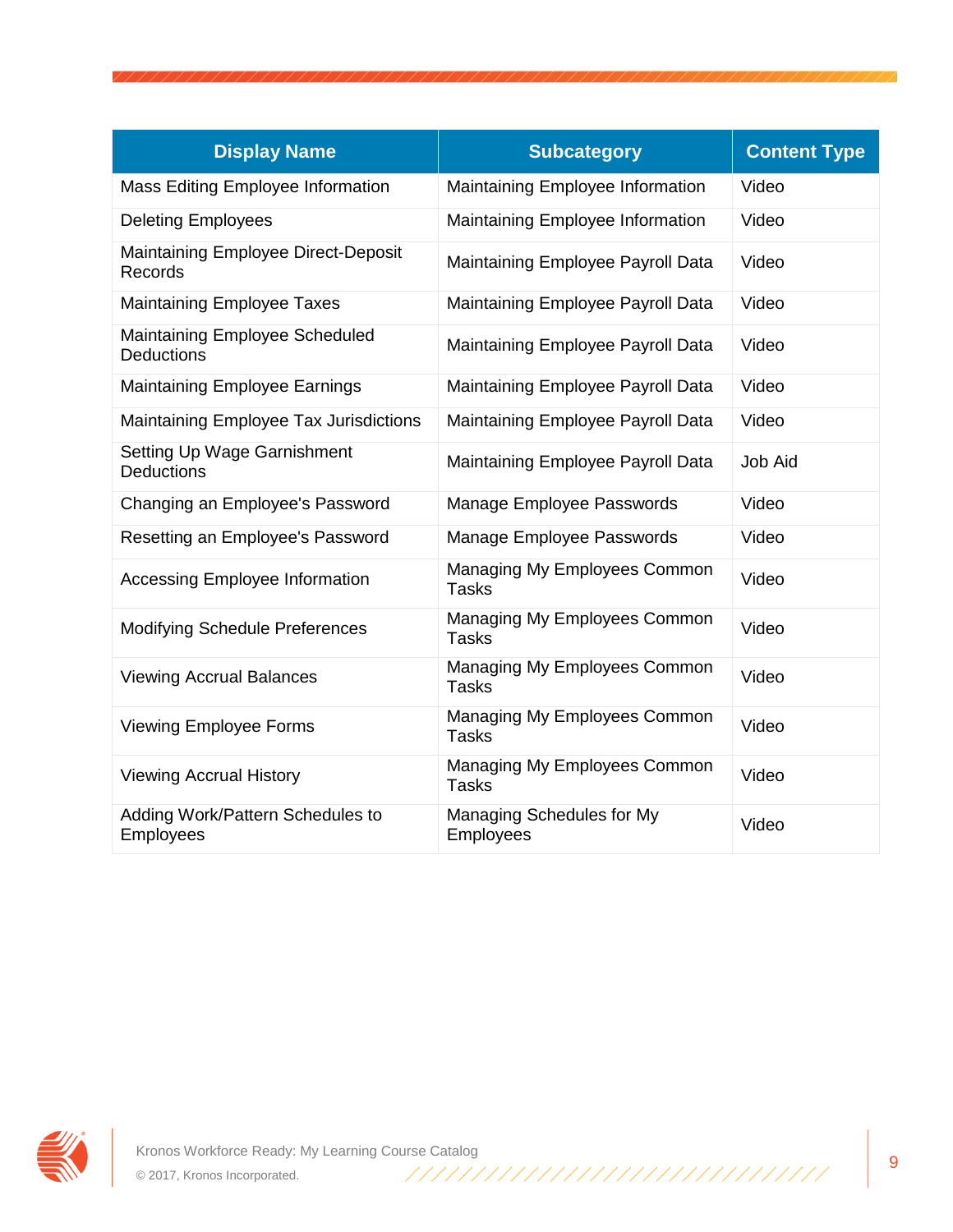### **Scheduler**

| <b>Display Name</b>                                           | <b>Subcategory</b>                                               | <b>Content Type</b> |
|---------------------------------------------------------------|------------------------------------------------------------------|---------------------|
| Maintaining Skills for Scheduler                              | <b>Administration of Advanced</b><br>Scheduler                   | <b>Job Aid</b>      |
| <b>Managing Schedule Settings</b>                             | <b>Administration of Advanced</b><br>Scheduler                   | Job Aid             |
| <b>Utilizing Schedule Settings</b>                            | <b>Administration of Advanced</b><br>Scheduler                   | Job Aid             |
| <b>Utilizing Workload Templates</b>                           | <b>Administration of Advanced</b><br>Scheduler                   | <b>Job Aid</b>      |
| <b>Utilizing Schedule Templates</b>                           | <b>Administration of Advanced</b><br>Scheduler                   | <b>Job Aid</b>      |
| <b>Requirements for Enabling Scheduling</b><br><b>ESS</b>     | <b>Administration of Advanced</b><br>Scheduler                   | <b>Job Aid</b>      |
| Maintaining Employee Scheduled Cost<br>Centers                | Maintaining Employee Information<br>for Scheduler                | <b>Job Aid</b>      |
| Maintaining Employee Work Time<br>Settings                    | Maintaining Employee Information<br>for Scheduler                | <b>Job Aid</b>      |
| Customizing a Schedule View                                   | <b>Managing Advanced Schedules</b>                               | Job Aid             |
| Editing a Schedule                                            | <b>Managing Advanced Schedules</b>                               | <b>Job Aid</b>      |
| Posting and Unposting a Schedule                              | <b>Managing Advanced Schedules</b>                               | Job Aid             |
| <b>Managing Schedule Constraints</b>                          | <b>Managing Advanced Schedules</b>                               | <b>Job Aid</b>      |
| Assigning Shifts Using the Scheduler<br>Engine                | <b>Managing Advanced Schedules</b>                               | <b>Job Aid</b>      |
| Introduction to Schedule Views                                | <b>Managing Advanced Schedules</b>                               | Webinar             |
| <b>Scheduling Floating Employees</b>                          | <b>Managing Advanced Schedules</b>                               | Job Aid             |
| Posting Open Shifts for a Schedule                            | <b>Managing Advanced Schedules</b>                               | Job Aid             |
| Approving Employees' Shift Change<br>Requests                 | <b>Managing Advanced Schedules</b>                               | Job Aid             |
| <b>Using ESS Workflow Reports</b>                             | <b>Managing Advanced Schedules</b>                               | Job Aid             |
| Lesson 1: Introduction to Scheduler<br>Concepts               | <b>Workforce Ready Scheduler</b><br><b>Administration Course</b> | Self-paced          |
| Lesson 2: Maintaining Company and<br><b>Employee Settings</b> | <b>Workforce Ready Scheduler</b><br><b>Administration Course</b> | Self-paced          |
| Lesson 3: Introduction to Building<br><b>Schedules</b>        | <b>Workforce Ready Scheduler</b><br><b>Administration Course</b> | Self-paced          |

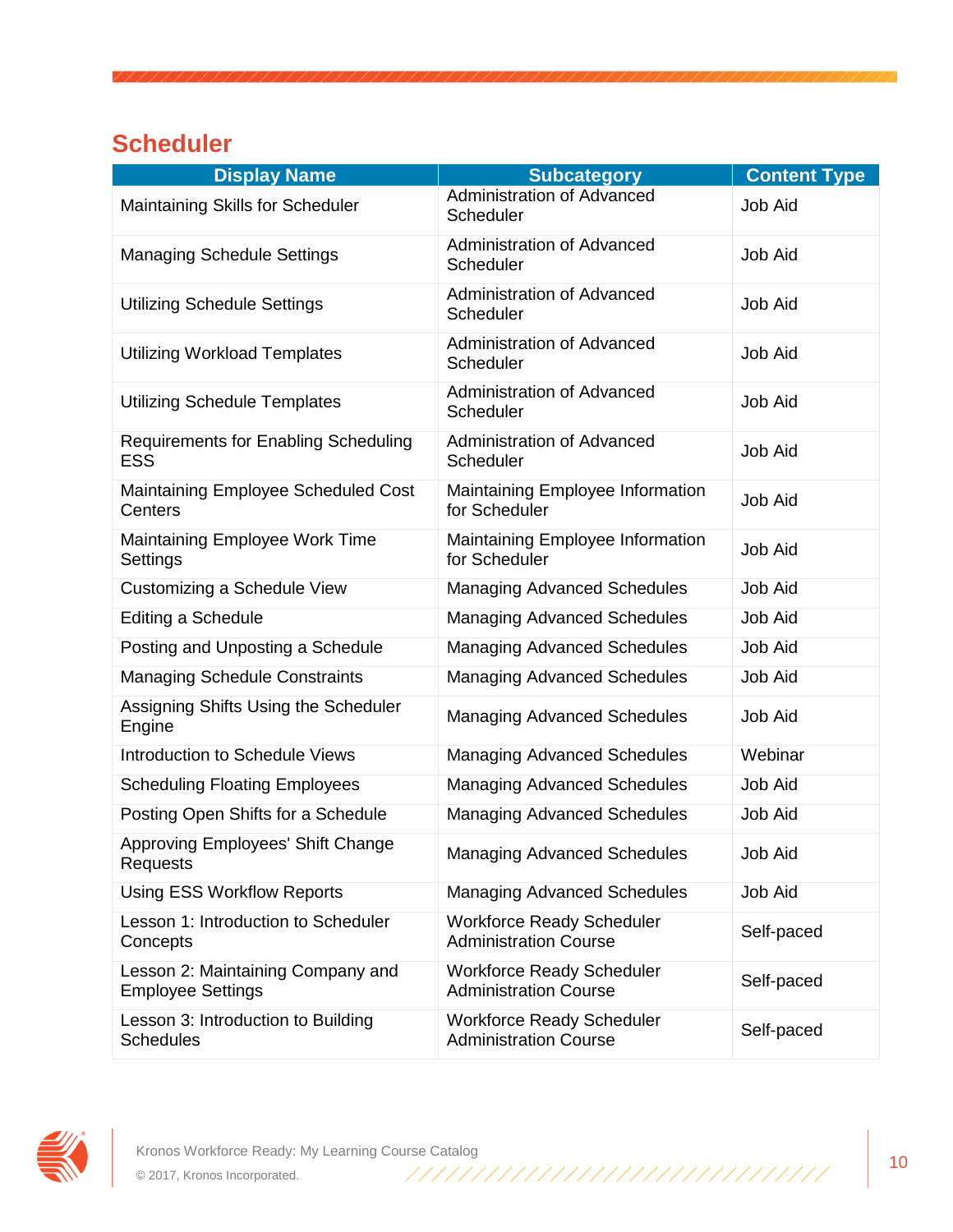Lesson 4: Methods to General Open and Workforce Ready Scheduler Assigned Shifts

workforce Ready Scrieduler<br>Administration Course

#### **Pre-Discovery Training**

*NOTE: Pre-Discovery content is only visible to users who are on the project implementation team. Once the product is active, this content is no longer visible.*

| <b>Display Name</b>                             | <b>Subcategory</b>                        | <b>Content Type</b> |
|-------------------------------------------------|-------------------------------------------|---------------------|
| <b>Accruals: Policy Groups</b>                  | <b>Accruals Implementation Essentials</b> | Video               |
| <b>Accruals: Calculation Options</b>            | <b>Accruals Implementation Essentials</b> | Video               |
| Accruals: Accruals and Time and Labor           | <b>Accruals Implementation Essentials</b> | Video               |
| <b>Accruals: Accruals and Payroll</b>           | <b>Accruals Implementation Essentials</b> | Video               |
| <b>Accruals: Accruals Basis Options</b>         | <b>Accruals Implementation Essentials</b> | Video               |
| <b>Accruals: Waiting Periods</b>                | <b>Accruals Implementation Essentials</b> | Video               |
| <b>Accruals: Carryovers</b>                     | <b>Accruals Implementation Essentials</b> | Video               |
| <b>Accruals: Managing Negative Balances</b>     | <b>Accruals Implementation Essentials</b> | Video               |
| Accruals: Mid-Period Changes (1 min,<br>40 sec) | <b>Accruals Implementation Essentials</b> | Video               |
| HR: Vendors (1 min, 36 sec)                     | <b>HR Implementation Essentials</b>       | Video               |
| HR: Benefit Profiles (1 min, 4 sec)             | <b>HR Implementation Essentials</b>       | Video               |
| HR: Organization Chart (1 min, 42 sec)          | <b>HR Implementation Essentials</b>       | Video               |
| HR: Disability Types (45 sec)                   | <b>HR Implementation Essentials</b>       | Video               |
| HR: Education and Training (3 min, 49<br>sec)   | <b>HR Implementation Essentials</b>       | Video               |
| HR: Incidents (1 min)                           | <b>HR Implementation Essentials</b>       | Video               |
| HR: Pay Grades (1 min)                          | <b>HR Implementation Essentials</b>       | Video               |
| HR: Performance Reviews (3 min, 22<br>sec)      | <b>HR Implementation Essentials</b>       | Video               |
| HR: Assets (1 min, 40 sec)                      | <b>HR Implementation Essentials</b>       | Video               |
| HR: Vehicles (45 sec)                           | <b>HR Implementation Essentials</b>       | Video               |
| HR: Jobs (1 min, 2 sec)                         | <b>HR Implementation Essentials</b>       | Video               |
| HR: Unions (45 sec)                             | <b>HR Implementation Essentials</b>       | Video               |
| HR: Employee Data (1 min, 36 sec)               | <b>HR Implementation Essentials</b>       | Video               |
| Payroll: Vendors (2 min, 47 sec)                | <b>Payroll Implementation Essentials</b>  | Video               |

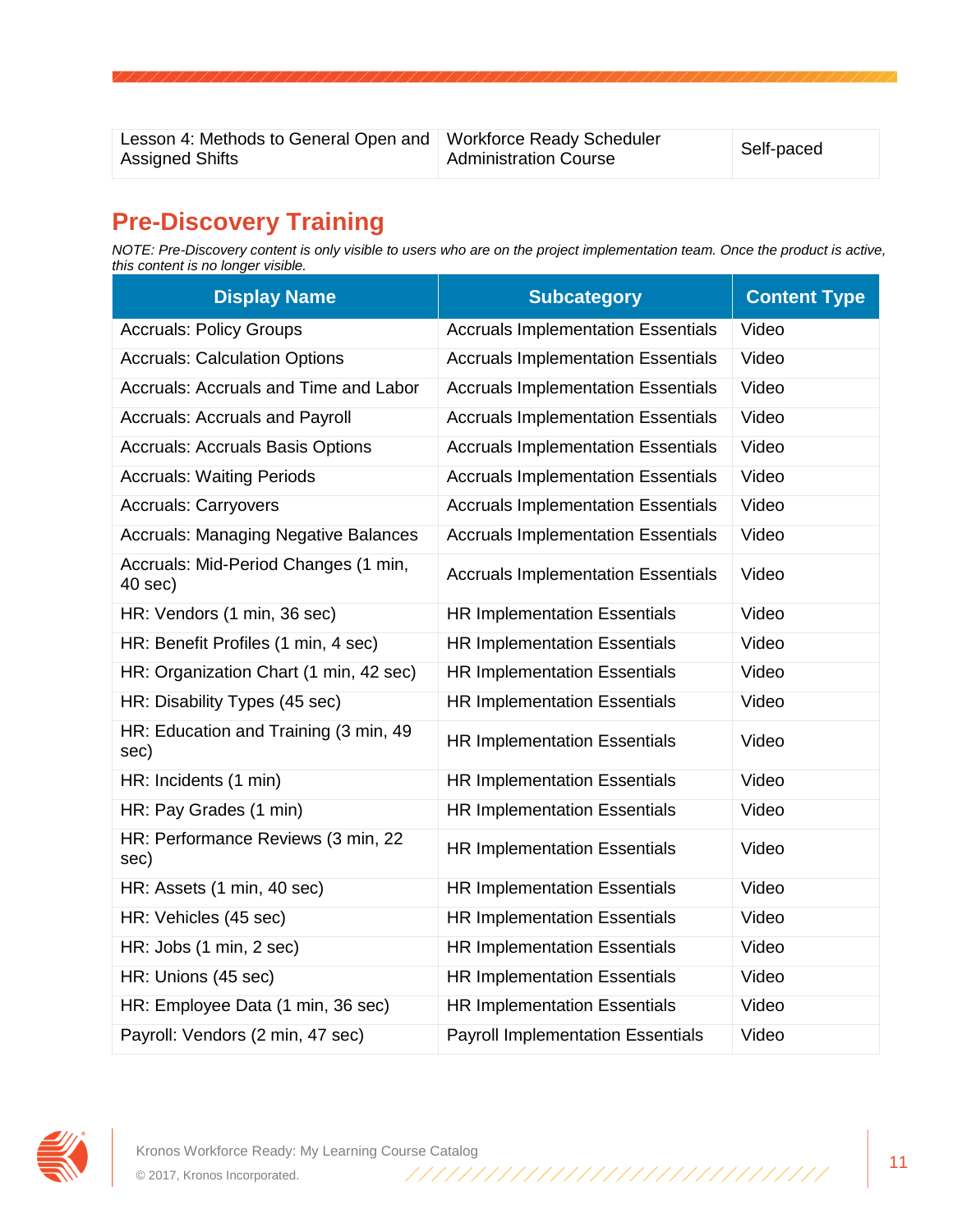| <b>Display Name</b>                                           | <b>Subcategory</b>                                 | <b>Content Type</b> |
|---------------------------------------------------------------|----------------------------------------------------|---------------------|
| Payroll: Access Requirements (6 min, 3<br>sec)                | <b>Payroll Implementation Essentials</b>           | Video               |
| Payroll: Username and Passwords (7<br>min, 2 sec)             | <b>Payroll Implementation Essentials</b>           | Video               |
| Payroll: Bank Accounts (2 min, 50 sec)                        | <b>Payroll Implementation Essentials</b>           | Video               |
| Payroll: Company Taxes (3 min, 22 sec)                        | <b>Payroll Implementation Essentials</b>           | Video               |
| Payroll: Earnings Codes (1 min, 20 sec)                       | <b>Payroll Implementation Essentials</b>           | Video               |
| Payroll: Deduction Codes (2 min, 10<br>sec)                   | <b>Payroll Implementation Essentials</b>           | Video               |
| Payroll: Benefit Plans (2 min, 4 sec)                         | <b>Payroll Implementation Essentials</b>           | Video               |
| Payroll: Retirement Plans (1 min, 40<br>sec)                  | <b>Payroll Implementation Essentials</b>           | Video               |
| Payroll: General Ledger (3 min)                               | <b>Payroll Implementation Essentials</b>           | Video               |
| Payroll: Employee Profile Values (1 min,<br>26 sec)           | <b>Payroll Implementation Essentials</b>           | Video               |
| Payroll: Rate Tables and Shift Premiums<br>(4 min, 25 sec)    | <b>Payroll Implementation Essentials</b>           | Video               |
| Payroll: Other Requirements (5 min, 10<br>sec)                | <b>Payroll Implementation Essentials</b>           | Video               |
| Lesson 1: Defining Your Schedule<br>Settings                  | Scheduler Implementation<br><b>Essentials</b>      | Video               |
| Lesson 2: Defining Your Workload<br>Requirements              | Scheduler Implementation<br><b>Essentials</b>      | Video               |
| Lesson 3: Defining Your Skills                                | Scheduler Implementation<br><b>Essentials</b>      | Video               |
| Lesson 4: Defining Your Cost Centers                          | Scheduler Implementation<br><b>Essentials</b>      | Video               |
| Lesson 5: Defining Your Constraints                           | Scheduler Implementation<br><b>Essentials</b>      | Video               |
| Lesson 6: Defining Your Security<br>Requirements              | Scheduler Implementation<br><b>Essentials</b>      | Video               |
| Time and Labor: Breaks and Meal<br>Deductions (2 min, 45 sec) | Time and Labor Implementation<br><b>Essentials</b> | Video               |
| Time and Labor: Cost Centers (8 min,<br>44 sec)               | Time and Labor Implementation<br><b>Essentials</b> | Video               |

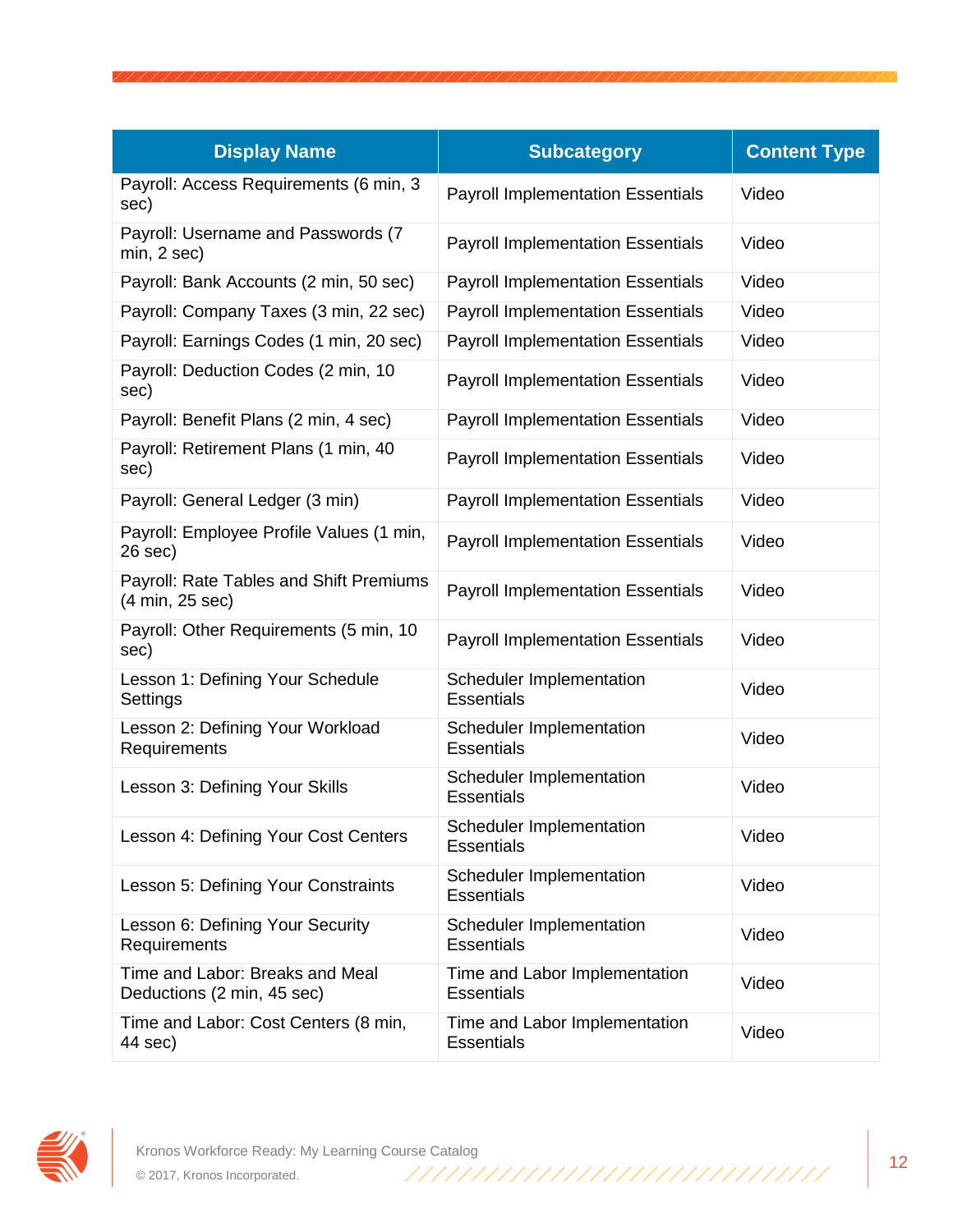| <b>Display Name</b>                                         | <b>Subcategory</b>                                 | <b>Content Type</b> |
|-------------------------------------------------------------|----------------------------------------------------|---------------------|
| Time and Labor: Exceptions (2 min)                          | Time and Labor Implementation<br><b>Essentials</b> | Video               |
| Time and Labor: Holidays (3 min, 20<br>sec)                 | Time and Labor Implementation<br>Essentials        | Video               |
| Time and Labor: Location Access (2<br>min)                  | Time and Labor Implementation<br><b>Essentials</b> | Video               |
| Time and Labor: Overtime (3 min, 17<br>sec)                 | Time and Labor Implementation<br><b>Essentials</b> | Video               |
| Time and Labor: Pay Categories (4 min)                      | Time and Labor Implementation<br>Essentials        | Video               |
| Time and Labor: Pay from Schedule (1<br>min, 40 sec)        | Time and Labor Implementation<br><b>Essentials</b> | Video               |
| Time and Labor: Pay Period Profiles (1<br>$min, 50$ sec $)$ | Time and Labor Implementation<br><b>Essentials</b> | Video               |
| Time and Labor: Pay Rules (2 min, 55<br>sec)                | Time and Labor Implementation<br><b>Essentials</b> | Video               |
| Time and Labor: Points (1 min, 14 sec)                      | Time and Labor Implementation<br><b>Essentials</b> | Video               |
| Time and Labor: Rounding Rules (4 min,<br>$22$ sec)         | Time and Labor Implementation<br>Essentials        | Video               |
| Time and Labor: Schedules (1 min, 50<br>sec)                | Time and Labor Implementation<br><b>Essentials</b> | Video               |
| Time and Labor: Shift Guarantees (1<br>min, 50 sec)         | Time and Labor Implementation<br><b>Essentials</b> | Video               |
| Time and Labor: Shift Premiums (2 min,<br>43 sec)           | Time and Labor Implementation<br><b>Essentials</b> | Video               |
| Time and Labor: Time Clocks (2 min)                         | Time and Labor Implementation<br><b>Essentials</b> | Video               |
| Time and Labor: Time-Off Categories (1<br>$min, 20$ sec $)$ | Time and Labor Implementation<br><b>Essentials</b> | Video               |

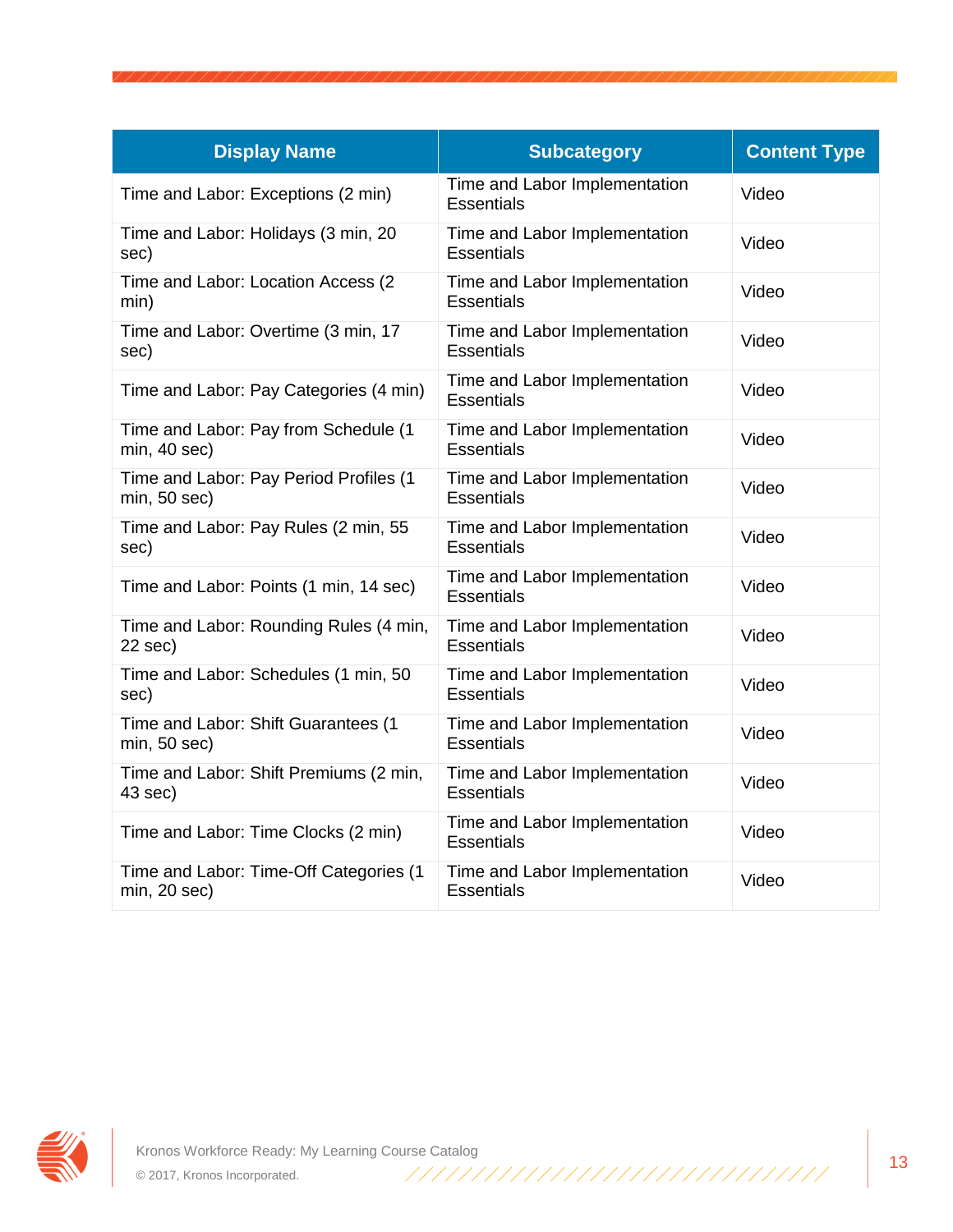# **User Adoption**

| <b>Display Name</b>                                                 | <b>Subcategory</b>             | <b>Content Type</b> |
|---------------------------------------------------------------------|--------------------------------|---------------------|
| <b>Project Leadership Talking Points</b>                            |                                | <b>Job Aid</b>      |
| Role of Leadership in Project Success                               |                                | Job Aid             |
| <b>Easing Employee Concerns About</b><br><b>Biometric Techology</b> |                                | Job Aid             |
| <b>Frequently Asked Questions about</b><br>Kronos Workforce Ready   |                                | <b>Job Aid</b>      |
| <b>Employee Go Live Communication</b>                               | <b>Communication Documents</b> | Job Aid             |
| <b>Employee Training Communication</b>                              | <b>Communication Documents</b> | <b>Job Aid</b>      |
| Initial Employee Communication                                      | <b>Communication Documents</b> | <b>Job Aid</b>      |
| Initial Facility Leadership<br>Communication                        | <b>Communication Documents</b> | Job Aid             |
| Initial Manager Communication                                       | <b>Communication Documents</b> | <b>Job Aid</b>      |
| Manager Go Live Communication                                       | <b>Communication Documents</b> | <b>Job Aid</b>      |
| Manager Pay Period End<br>Communication                             | <b>Communication Documents</b> | <b>Job Aid</b>      |
| <b>Manager Training Communication</b>                               | <b>Communication Documents</b> | Job Aid             |
| Touch ID Technology Employees FAQ                                   | <b>Communication Documents</b> | <b>Job Aid</b>      |
| Tecnologia Touch ID en Espanol                                      | <b>Communication Documents</b> | Job Aid             |
| <b>Business Goals for Kronos Project</b>                            | Worksheet                      | <b>Job Aid</b>      |
| <b>Education Needs Assessment</b>                                   | Worksheet                      | Job Aid             |
| Identifying Individual Behaviors for the<br><b>WFR Project</b>      | Worksheet                      | Job Aid             |
| Role of Leadership Checklist                                        | Worksheet                      | Job Aid             |
| Sample Communication Plan                                           | Worksheet                      | <b>Job Aid</b>      |
| Sample Training Plan for TLM                                        | Worksheet                      | <b>Job Aid</b>      |

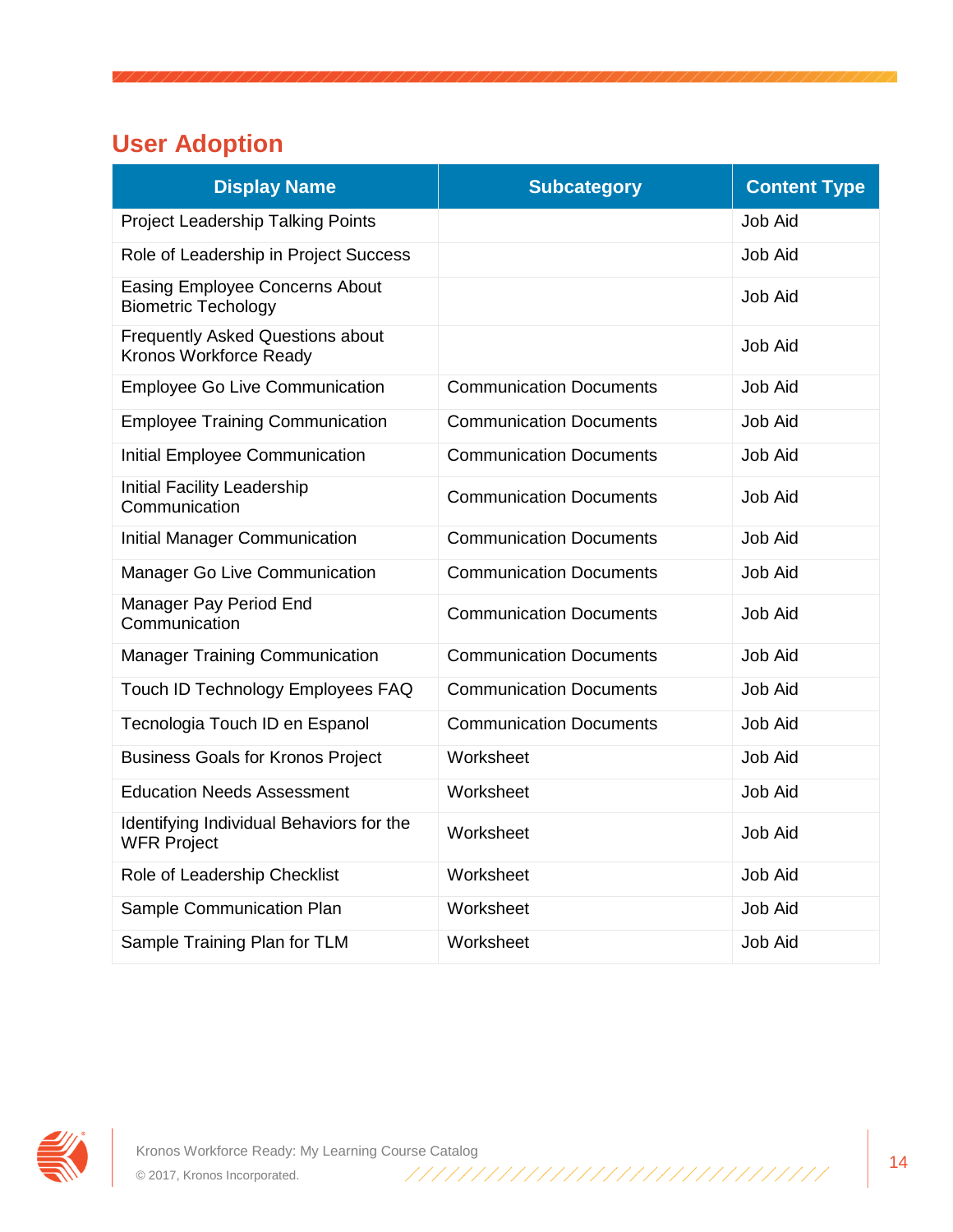# **En Espanol**

| <b>Display Name</b>                                             | <b>Subcategory</b>       | <b>Content Type</b> |
|-----------------------------------------------------------------|--------------------------|---------------------|
| Accediendo a la Aplicación Móvil                                | Acceso y Navegación      | <b>Job Aid</b>      |
| Descripción General de la Navegación                            | Acceso y Navegación      | <b>Job Aid</b>      |
| Iniciando y Cerrando una Sesión<br>Utilizando Autenticación VCA | Acceso y Navegación      | <b>Job Aid</b>      |
| Utilizando la Característica Quick<br>Search                    | Acceso y Navegación      | <b>Job Aid</b>      |
| Utilizando la Característica Quick<br>Search de Administradores | Acceso y Navegación      | <b>Job Aid</b>      |
| <b>Tareas Comunes del Gerente</b><br>Departamental              | Administración de Tiempo | <b>Job Aid</b>      |
| Accediendo a Mi Hoja de Horas                                   | Mi Cuenta                | <b>Job Aid</b>      |
| Cancelando Solicitudes de Tiempo Libre                          | Mi Cuenta                | <b>Job Aid</b>      |
| Efectuando Solicitudes de Cambio en la<br>Hoja de Horas         | Mi Cuenta                | <b>Job Aid</b>      |
| Marcajes de Entrada y Salida                                    | Mi Cuenta                | <b>Job Aid</b>      |
| Modificando Solicitudes de Tiempo Libre<br>Aprobadas            | Mi Cuenta                | <b>Job Aid</b>      |
| Modificando Solicitudes de Tiempo Libre<br>Pendientes           | Mi Cuenta                | <b>Job Aid</b>      |
| Solicitando Tiempo Libre                                        | Mi Cuenta                | <b>Job Aid</b>      |
| Solicitando un Permiso de Ausencia                              | Mi Cuenta                | <b>Job Aid</b>      |
| Visualizando Mi Calendario de Tiempo<br>Libre                   | Mi Cuenta                | <b>Job Aid</b>      |
| Visualizando Mi Historial de Acumulados                         | Mi Cuenta                | <b>Job Aid</b>      |
| Visualizando Mi Historial de Solicitudes<br>de Tiempo Libre     | Mi Cuenta                | <b>Job Aid</b>      |
| Visualizando Mi Perfil                                          | Mi Cuenta                | <b>Job Aid</b>      |
| Visualizando Mi Programa                                        | Mi Cuenta                | Job Aid             |
| Visualizando Mis Depósitos Directos                             | Mi Cuenta                | Job Aid             |